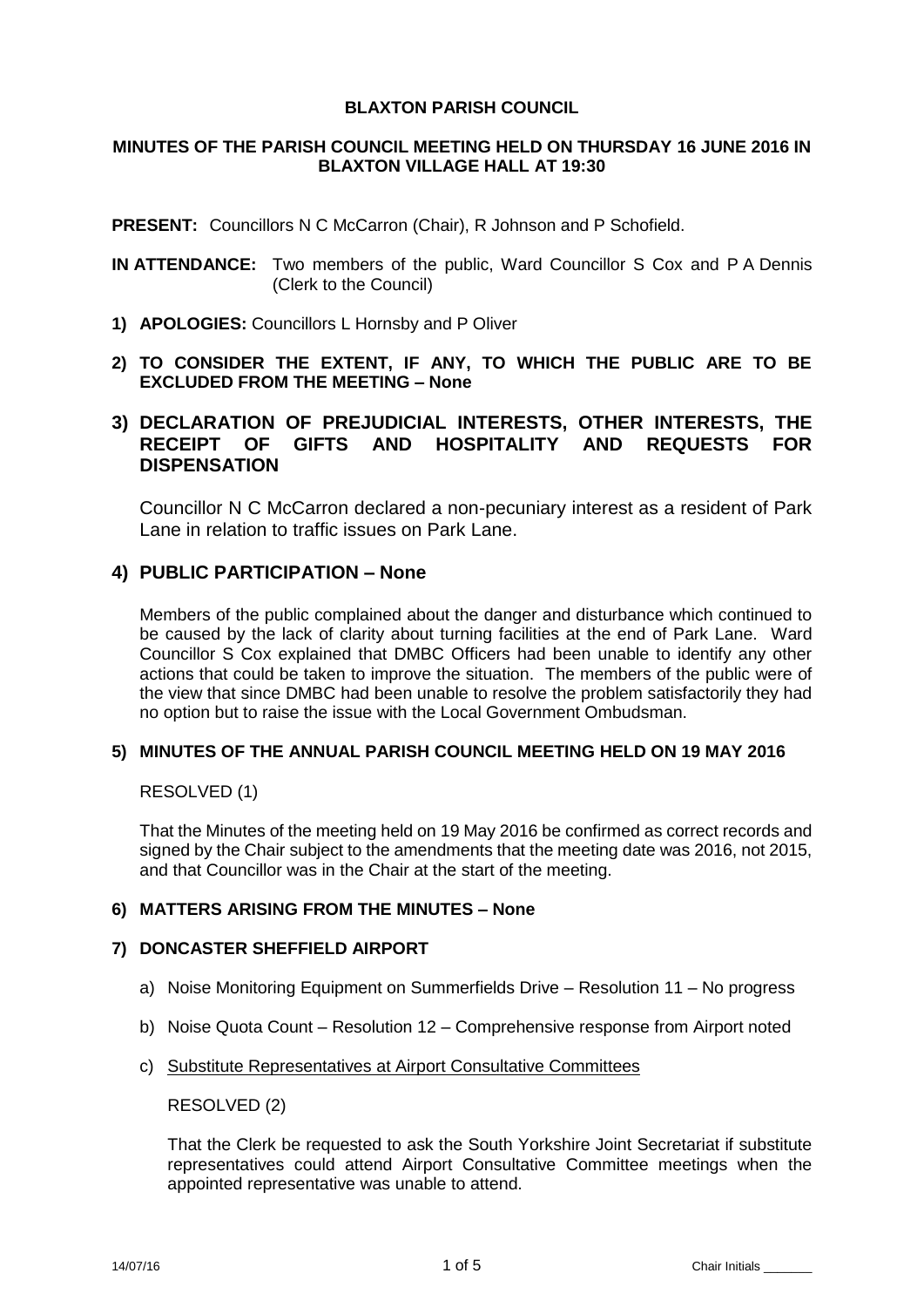# d) Increases In Number of Flights and Second Runway

RESOLVED (3)

That the Clerk be requested to ask the Airport if discussions with Government departments which could lead to an increase in flight numbers at Doncaster Sheffield Airport as a result of the capacity issues at Heathrow Airport are planned, have taken place or are in progress.

# **8) POLICING ISSUES**

a) Police Information and Attendance at Meetings – Resolution 13

RESOLVED (4)

That the response from the Police confirming that attendance of Police Representatives at Parish Council meetings and the production of monthly reports on Police activities would not be reinstated due to financial constraints be noted with disappointment.

# **9) DMBC COMMUNITIES EAST AREA TEAM ISSUES**

a) Accident Blaxton Roundabout – Complaint to DMBC and Mayor – Resolution 15

RESOLVED (5)

That it be noted that a reply from the Mayor was expected in the very near future.

b) Street Scene and Highways Operations Contact List

RESOLVED (6)

That the Street Scene and Highways Contact List be received and noted and that DMBC be notified that it would be better if Officers included on the list were able to be available to answer telephones and respond to messages.

- c) DMBC How to Contact the Council **Noted**
- d) Fire Support Volunteers **Noted**

# **10) WARD MEMBER REPORT**

a) Planning Approval 15/02005/FUL – Signage at 62 Park Lane

RESOLVED (7)

That it be noted that the outstanding Conditions were required to be met by 30 June 2016.

b) Planning Approval 15/02005/FUL – Signs along Park Lane to indicate that turning is available

No information on this matter had been received however, Councillor S Cox undertook to continue to discuss with Highways Officers the provision of appropriate wording on the No Thoroughfare sign at the junction of New Street and Park Lane.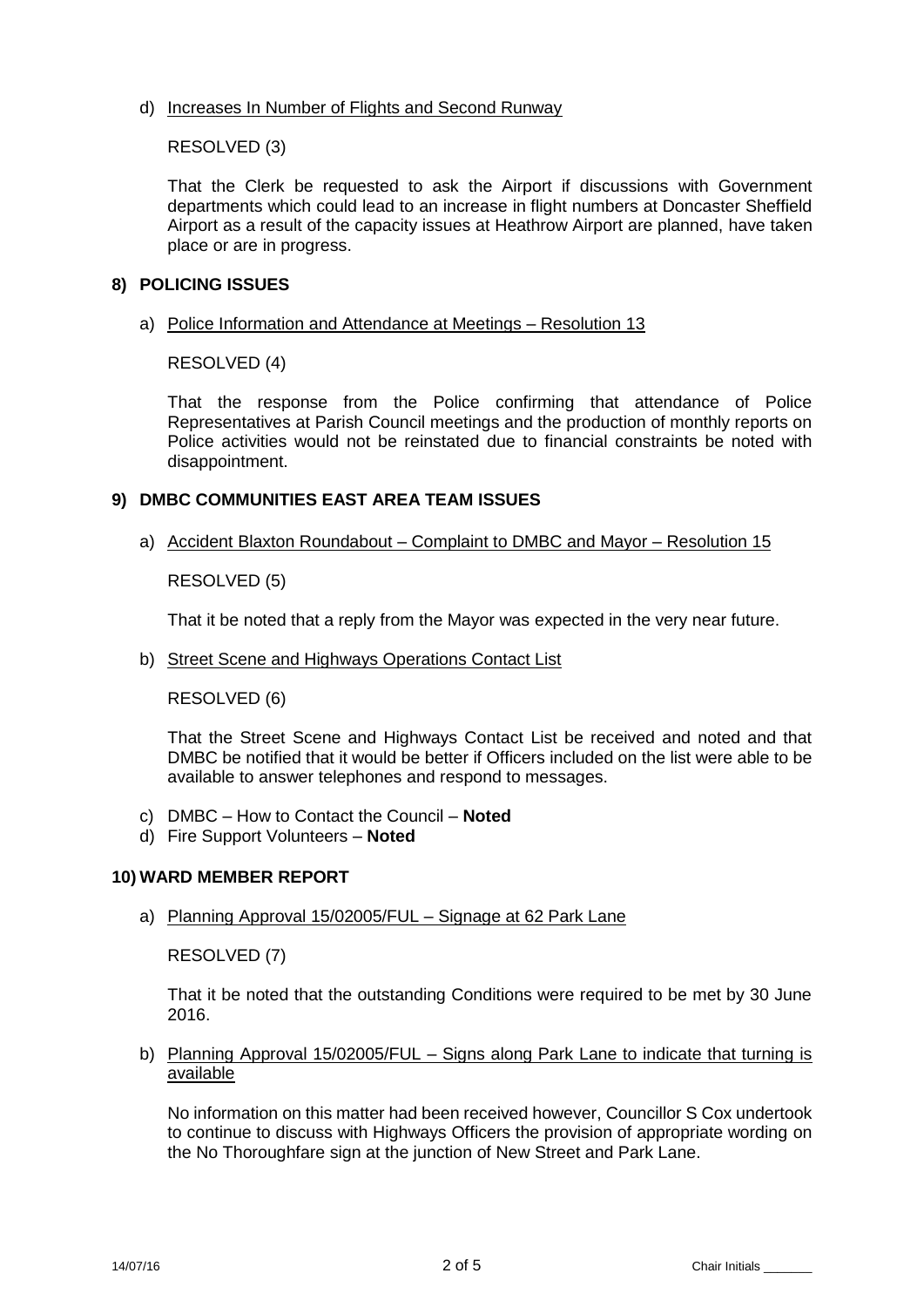# **11) ACCOUNTS & FINANCIAL MATTERS**

#### a) National Salary Award 2016/17 and 2017/18

Details of the salary award payable to staff employed by the Council under the terms of the NALC Model Contract of Employment were circulated to Members on 7 June 2016. The impact of the Award was an increase of approximately £54 in the Salary Budget for 2016/17 and 2017/18. The increase could be accommodated within the existing Salary Budget.

RESOLVED (8)

That the payment in accordance with the revised pay scales for 2016/17 and 2017/18 be approved.

b) June 2016 Payments

RESOLVED (9)

That the following invoices be authorised for payment:-

| <b>Payee/Invoice No</b> | <b>Description</b>                 | <b>Net</b> | VAT          | <b>Total</b> |
|-------------------------|------------------------------------|------------|--------------|--------------|
| Glendale                | BPF Grass Cutting 13, 27 May       | 70.62      | 14.12        | 84.74        |
| Countryside -           | 2016                               |            |              |              |
| GC446PC0123             |                                    |            |              |              |
| Viking – 252857         | 3 HP364 Black Ink Cartridges, 5    | 47.42      | 9.48         | 56.90        |
|                         | reams paper                        |            |              |              |
| Need A Hand -           | Spring planting of four planters - | 327.00     | 0.00         | 327.00       |
| 1695                    | 31/05/2016                         |            |              |              |
| Need A Hand -           | Cut and strim grass on Joint       | 50.00      | 0.00         | 50.00        |
| 1698                    | Playing Field Ramp 13/06/16        |            |              |              |
| Need A Hand -           | Cut and strim Blaxton Playing      | 25.00      | 0.00         | 25.00        |
| 1699                    | Field Entrance 13/06/16            |            |              |              |
| Need A Hand -           | Cut and strim BPF Play Area,       | 50.00      | 0.00         | 50.00        |
| 1700                    | Strim along wire fence on play     |            |              |              |
|                         | area and apply herbicide 13/06/16  |            |              |              |
| Need A Hand             | Weed and apply herbicide to War    | 25.00      | 0.00         | 25.00        |
|                         | Memorial 13/06/16                  |            |              |              |
| P A Dennis              | Salary June 2016 + Arrears April   | 370.90     | 0.00         | 370.90       |
|                         | and May 2016                       |            |              |              |
| P A Dennis              | Office, Telephone, Broadband       | 23.60      | 0.00         | 23.60        |
|                         | Allowance June 2016                |            |              |              |
| P A Dennis              | Reimbursement for 1&1 Website      | 19.99      | 4.00         | 23.99        |
|                         | Hosting costs 08/06/16 - 08/07/16  |            |              |              |
| <b>HMRC</b>             | <b>Month 3 Contributions</b>       | 94.20      | 0.00         | 94.20        |
|                         |                                    |            | <b>Total</b> | 1,131.33     |

c) Bank Reconciliation May 2016 – Noted

d) Balances against the Precept to 9 June 2016 – Noted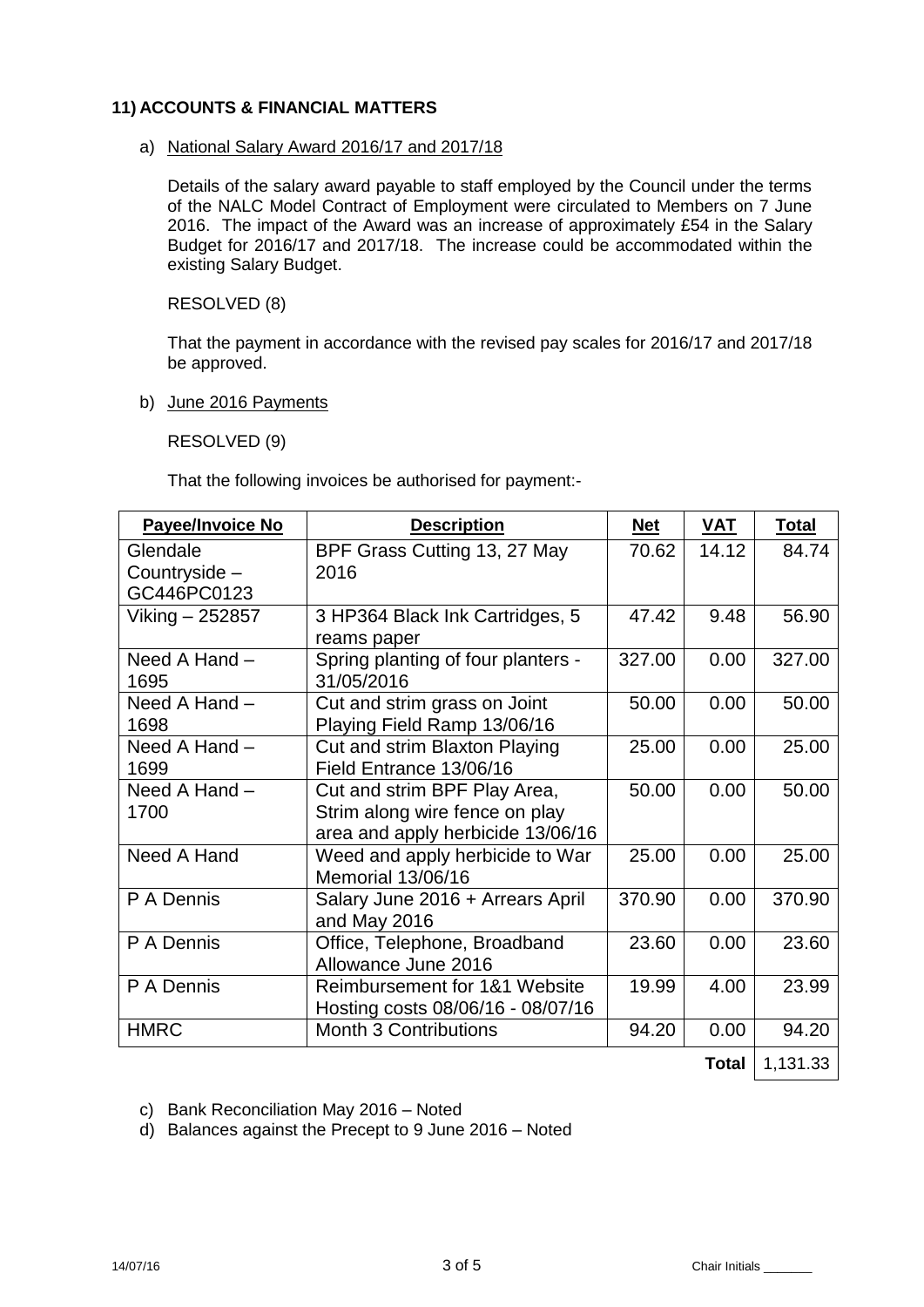e) Budget Review and Long-term Spending Plan

RESOLVED (10)

That the reports on potential Council development projects and the projected financial outturn for 2016/17 be received and noted.

RESOLVED (11)

That the list of developments be considered and reviewed at a future meeting.

f) Maintenance of Roadside Seats

RESOLVED (12)

That the maintenance of seats identified, at a cost of £150, on the list circulated by email prior to the meeting be approved.

g) Auckley Show – Grant Request

RESOLVED (13)

That the request for a grant be not supported but that the Show Committee be advised that the Council would be pleased to publicise the event on the Council's website and the public notice board.

h) War Memorial Groundworks – Resolution 22 – update

RESOLVED (14)

That it be noted that quotations were still being sought.

i) Pensions – Automatic Enrolment

RESOLVED (15)

That a report on the impact of the requirement to provide a pension scheme for all eligible employees of the Parish Council be requested for consideration at the September 2016 meeting of the Council.

# **12) PLANNING**

- a) Planning Applications **None**
- b) Misson Springs Fracking Updates **Noted**
- c) Summerfields Estate Green Space **Noted**

#### **13) CHAIR'S REPORT**

The Chair reported on the theft of some of the plants recently planted in the roadside planters near to the Blue Bell.

RESOLVED (16)

That the Chair be authorised to obtain replacement plants at a cost of about £20.

# **14) BLAXTON PLAYING FIELD – No issues**